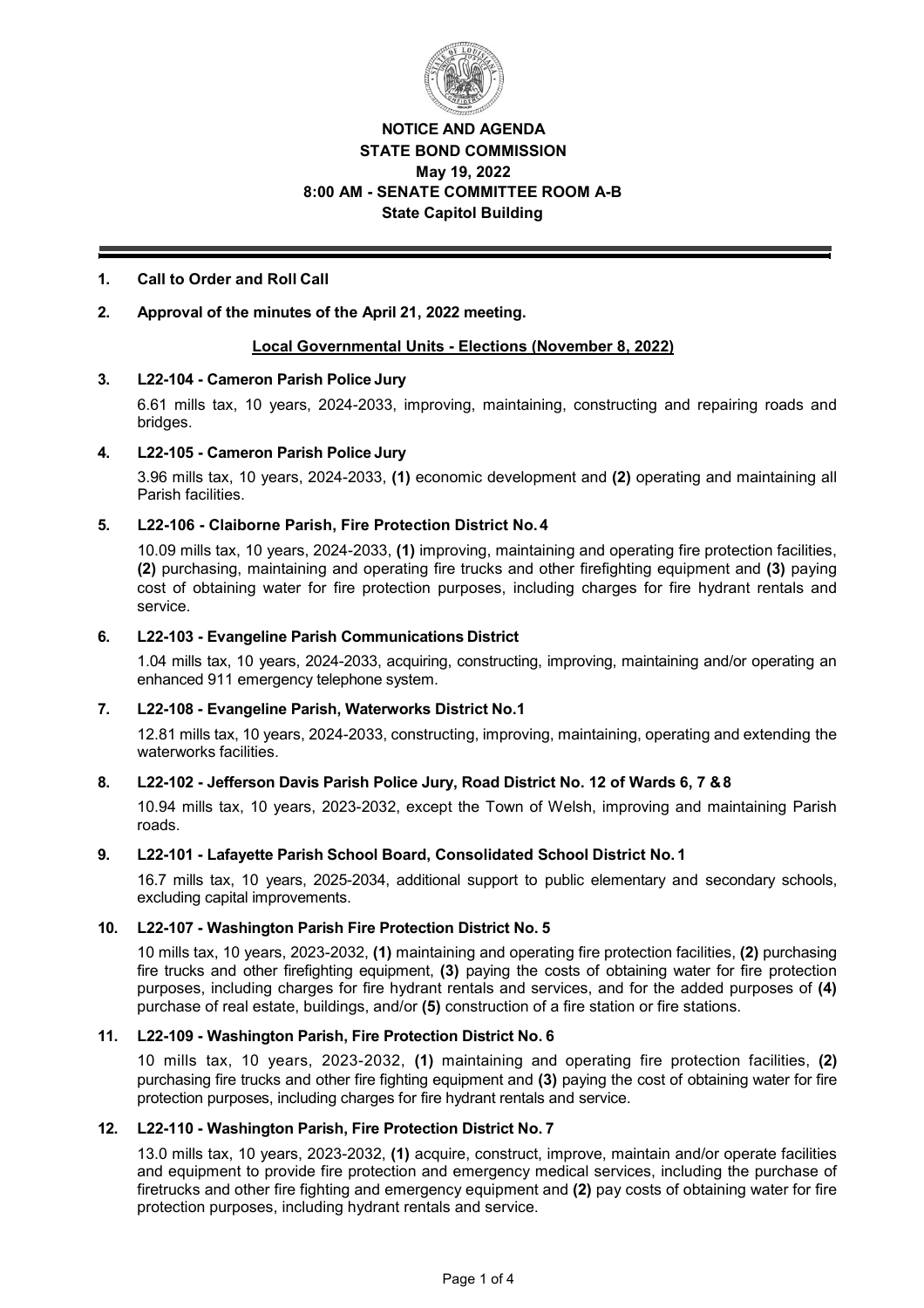# **Local Political Subdivisions Community Disaster Loan Program**

## **13. L22092 Plaquemines Parish Council**

Not exceeding \$5,000,000 Hurricane Recovery Revenue Notes (CDL Program), not exceeding 5%, not exceeding 5 years, paying existing essential functions of operations or expanding such functions to meet disaster-related needs.

## **Local Political Subdivisions - Bonds - Final Approval**

#### **14. L22100 Allen Parish, City of Oakdale**

Not exceeding \$150,000 City Court Revenue Bonds, not exceeding 4.5%, not exceeding 20 years, **(1)** acquisition of immovable property including an existing building for use as a courthouse for the City Court of Oakdale and Ward 5 of Allen Parish and **(2)** funding a reserve, if required.

#### **15. L22111 Catahoula Parish, Village of Harrisonburg (LDH Project)**

Not exceeding \$3,500,000 Taxable Water Revenue Bonds, not exceeding 2.45%, not exceeding 10 years, constructing and acquiring improvements, extensions, renovations and replacements to the waterworks system, including equipment, fixtures and accessories therefor.

### **16. L22116 Concordia Parish Law Enforcement District**

Not exceeding \$300,000 Revenue Bonds, not exceeding 4.75%, not exceeding 20 years, acquiring, renovating, improving and equipping real property for administrative use.

### **17. L22088 DeSoto Parish, Waterworks District No. 1 (LDH Program)**

Not exceeding \$3,500,000 Taxable Water Revenue Bonds, not exceeding 2.45%, not exceeding 22 years, constructing and acquiring improvements and replacements to the drinking water system, including equipment and fixtures.

### **18. L22113 East Feliciana Parish School Board, School District No. 1**

Not exceeding \$2,000,000 Revenue Bonds, not exceeding 6%, not exceeding 15 years, **(1)** development, design, renovation, expansion and construction of a facility to be used by the Board for the purposes of expanding school options and **(2)** funding a debt service reserve fund, if necessary.

## **19. L22112 St. James Parish, Town ofLutcher**

Not exceeding \$1,750,000 Hurricane Recovery Revenue Bonds, not exceeding 5%, not exceeding 10 years, **(1)** debris removal or the demolition, rehabilitation, repair, reconstruction, renovation, restoration and improvement of the properties and facilities resulting from or related to Hurricane Ida, including purchasing any furnishings, fixtures and equipment incidental or necessary in connection therewith and **(2)** funding a reserve, ifrequired.

## **20. L22114 Union Parish, Town of Farmerville**

Not exceeding \$4,500,000 Revenue and Refunding Bonds, not exceeding 4%, not exceeding 20 years, **(1)** approximately \$1,090,000 Refunding Bonds, refunding Sales Tax Revenue and Refunding Bonds, Series 2012 and **(2)** approximately \$3,410,000 Revenue Bonds, **(a)** constructing, improving, and maintaining public streets and bridges, including drainage incidental thereto and **(b)** funding a debt service reserve fund, if necessary.

#### **State Agencies, Boards and Commissions**

#### **21. S19039A Louisiana Housing Corporation (Lake Forest ManorProject)**

Not exceeding \$3,200,000 Multifamily Housing Revenue Bonds (Volume Cap), not exceeding 8%, not exceeding 40 years, acquisition, construction, rehabilitation and equipping of a 200-unit multifamily housing facility in the City of New Orleans.

#### **22. S20044A Louisiana Housing Corporation (The Reserve at Juban Lakes Project)**

Not exceeding \$1,555,560 Multifamily Housing Revenue Bonds (Volume Cap), not exceeding 8%, not exceeding 40 years, acquisition, construction and equipping of a 132-unit multifamily housing facility in Denham Springs.

#### **23. S22023 Louisiana Housing Corporation (Home OwnershipProgram)**

Not exceeding \$75,000,000 Single Family Mortgage Revenue Bonds (Volume Cap), not exceeding 10%, not exceeding 40 years, finance first mortgage loans for first-time home buyers or to finance qualified home improvement loans and qualified rehabilitation loans.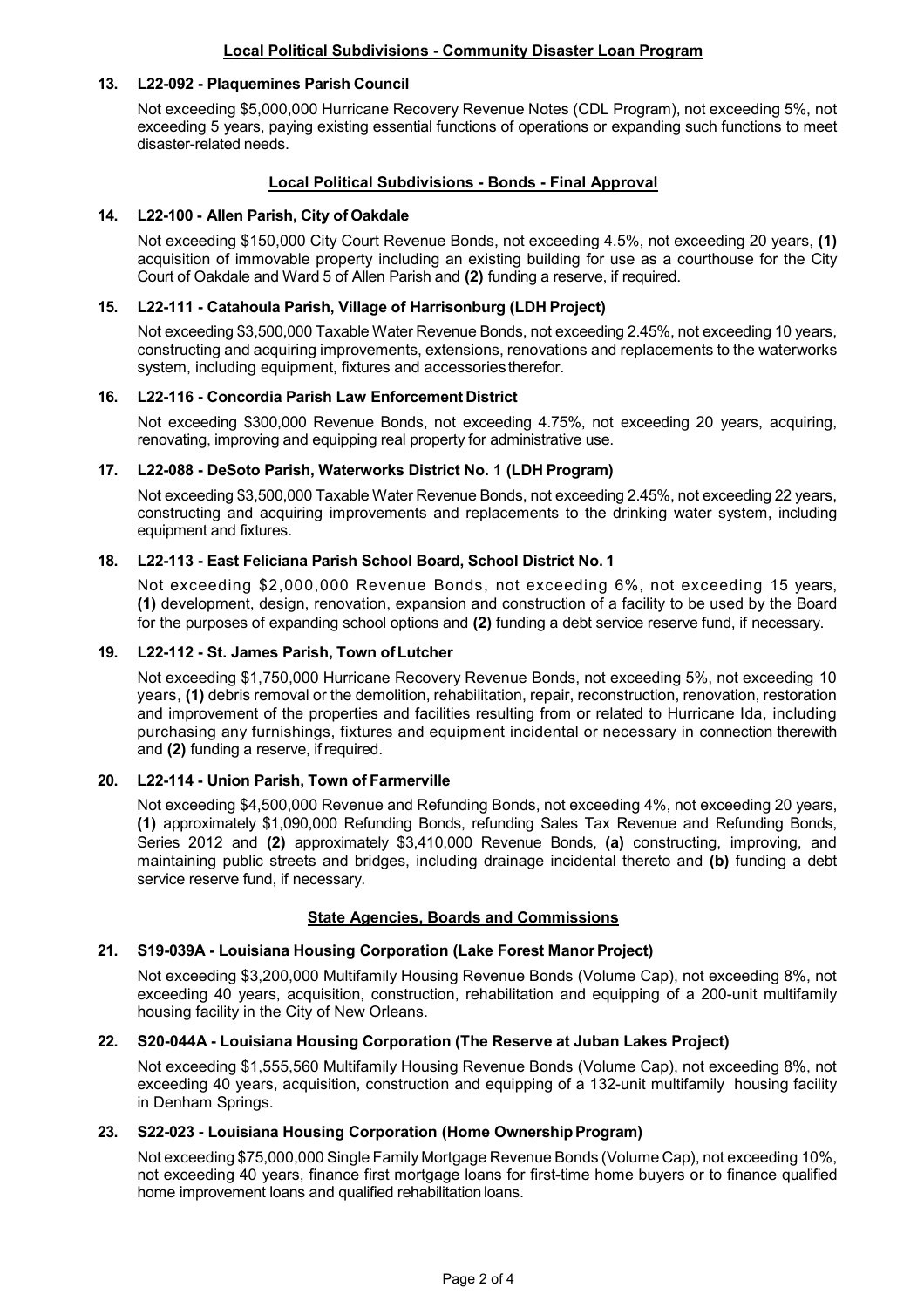## **24. S22024 Louisiana Housing Corporation (Park Homes of IowaProject)**

Not exceeding \$4,250,000 Multifamily Housing Revenue Bonds (Volume Cap), in one or more series, not to exceeding 8%, not exceeding 40 years, acquisition, construction, rehabilitation, and equipping of a 60-unit multifamily housing facility in Iowa, Calcasieu Parish.

## **Political Subdivisions - Bonds**

## **25. S19035 - Louisiana Community Development Authority (Nicholls State University Student Facilities/ NSU Facilities Corporation Project)**

Not exceeding \$42,500,000 Revenue Refunding Bonds, not exceeding 6%, mature no later than June 1, 2039, **(1)** refunding all or a portion of LCDA Revenue Bonds, Series 2007B, **(2)** funding a debt service reserve fund, if necessary, and **(3)** paying any applicable termination payment required in order to terminate an interest rate swap entered into in connection with the Series 2007B bonds.

### **26. S21048A Louisiana Community Development Authority (Lafourche Parish Hurricane Ida Recovery Project)**

Not exceeding \$110,000,000 Revenue Bonds, not exceeding 5%, not exceeding 10 years, **(1)**  demolition of certain damaged property and repair, reconstruction and renovation of other properties including but not limited to repairs to pump stations, **(2)** funding a reserve fund, if necessary, and **(3)**  funding capitalized interest.

## 27. **S22-028 - Louisiana Community Development Authority (Downsville Community Charter, Inc. Project)**

Not exceeding \$12,500,000 Revenue Bonds, not exceeding 8%, not exceeding 40 years, **(1)**  acquisition, design, construction, renovation and/or improvement of existing facilities and **(2)** funding a reserve fund, if necessary.

### **Public Trust - Final Approval**

### **28. S22019 Lafayette Public Trust Financing Authority**

Not exceeding \$1,300,000 Loan, not exceeding 3.95%, not exceeding 20 years, development and renovation of a historic warehouse located at 319 Monroe Street.

### **29. S22021 Louisiana Public Facilities Authority (Drinking Water Revolving Loan Fund Match Program)**

Not exceeding \$25,000,000 Revenue Bonds, not exceeding 10% variable rate, mature no later than November 1, 2031, providing the State's matching funds necessary to obtain capitalization grants in connection with the State's Drinking Water Revolving Loan Fund Program.

#### **30. S22029 Louisiana Public Facilities Authority (Jefferson Rise Charter School Project)**

Not exceeding \$18,000,000 Revenue Bonds, not exceeding 7.5%, not exceeding 41 years, **(1)**  financing the acquisition and equipping of existing facilities for the operation of Jefferson Rise Charter School, a sixth through twelfth grade, tuition free, public charter school in Harvey, including the acquisition of land and capitalized interest, if any, and **(2)** funding a reserve fund, if necessary.

## **Ratifications and or Amendments to Prior Approvals**

### **31. S12024B - Louisiana Community Development Authority (Jackson's Landing North Apartments Project)**

Amendment of prior approvals granted on September 20, 2012, and May 16, 2013, for approval of changes in cost of issuance associated with amendment of bond documents.

#### **32. S19036B - Louisiana Housing Corporation (Morningside at Juban Lakes Project)**

Amendment of prior approvals granted on October 17, 2019 and April 15, 2021, to reflect change in cost of issuance and professionals.